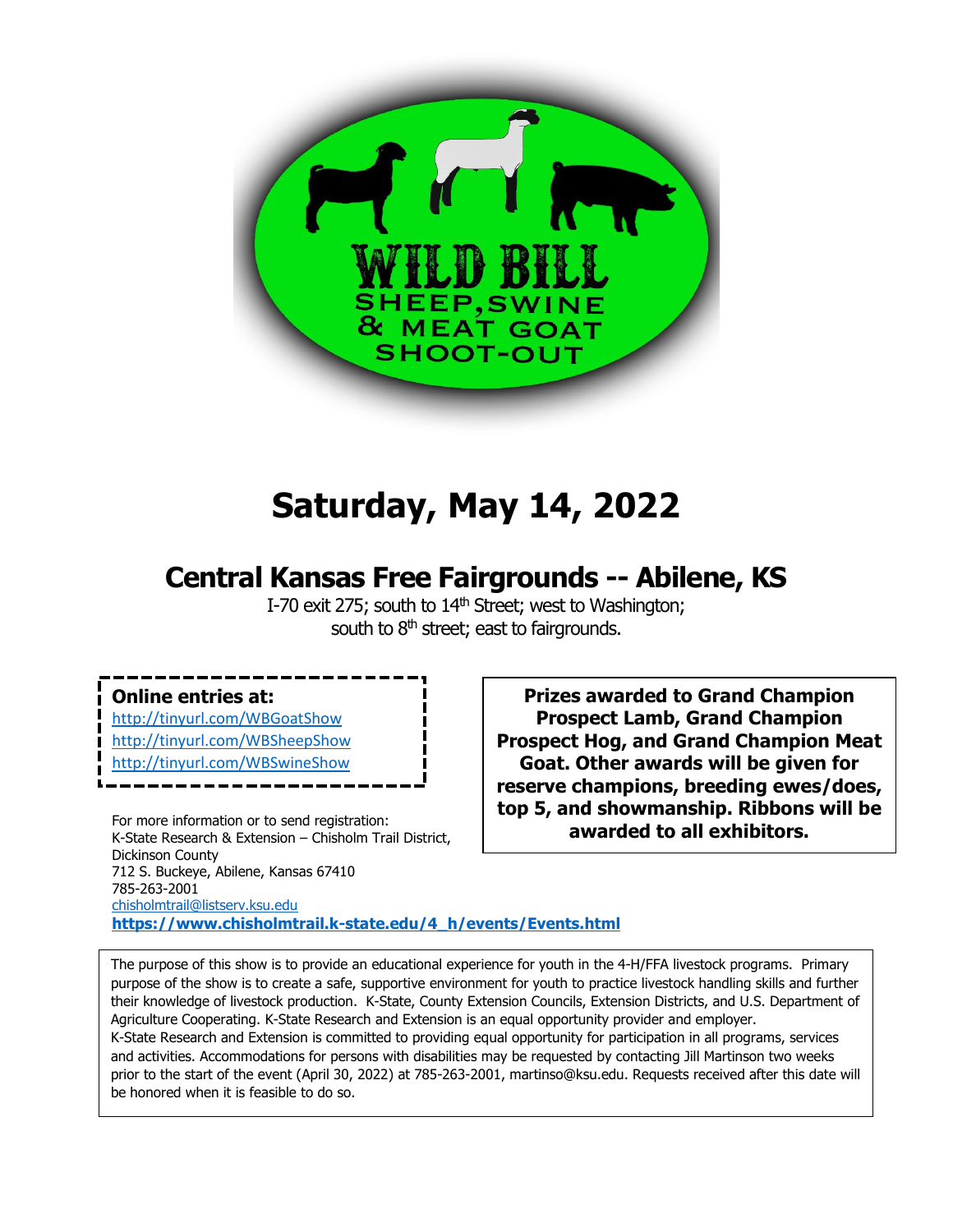### **SHOW DIVISIONS**

#### **Judging of Prospect Market Hogs:**

**\*Prospect Hogs may be barrows or gilts.**

\*Prospect Hogs will show by breeds: Chester White, Duroc, Hampshire, Poland China, Spot, Yorkshire, Berkshire, Crossbred & Other Breeds.

\*If less than 3 head per breed, they will be shown as AOB. \*Participants will declare weights, scale available. May be required to weigh back at discretion of superintendent. **\*Maximum weight for prospect hogs to compete for**

### **champion is 200 pounds.**

#### **Judging of Breeding Ewes:**

\*Ewes will show by breeds: Dorset, Suffolk, Hampshire, AOB, Natural, Speckle, and Crossbred.

\*Registration papers are required (on all ewes born before January 1, current year) to show as **purebred**. Exhibitors may be asked to present proof of registration/pending registration on ewes born after January 1, current year. Registration must be in the sole name of the exhibitor.

\*If less than 3 head per breed, classes will be determined by show management

\*Classes will break on the following: January 1 - December 31, prior year January 1, current and later

#### **Fitting and Showing Contests:**

\* Free to all exhibitors who enter an animal in conformation classes.

#### **Judging of Prospect Lambs:**

\*Lambs will show by breeds: Dorset, Suffolk, Hampshire, Natural, Speckle, AOB, and Crossbred. If less than 3 head per breed, classes will be determined by show management

\*Ewes may be shown in either market or breeding, but not both.

**\*There is a 110-pound maximum weight limit to show for champion.**

\*All four feet must be on the ground when lambs are being handled by the judge.

#### **Judging of Meat Goats:**

#### **\*Prospect Goats may be does or wethers.**

- \***Teeth**: All goats must have baby teeth in place with no visible signs of permanent teeth.
- \***Horns**: Goats if horned, must be tipped and rounded
- \***Shearing**: Equal amount of hair above the knee and hock. (Head and belly excluded)

\***Bracing**: Goats must be shown with all four feet on the ground. Exhibitors may use a collar, a collar with a short lead, or a halter when showing. Medium (3mm or smaller) pinch collars will be allowed.

 **There is a 90-pound maximum weight limit to show for champion.**

#### **Judging of Breeding Meat Goats:**

- Does may be shown in either market or breeding, but not both.
- All goats must have an identification number, whether it be an ear tag or a tattoo. Breeding goats will be shown by weight.

## **\*Valley Vet trailer, sharpening service, and concession stand will be available on the fairgrounds. \***

## **General Rules**

- 1) This show is open to any bona fide 4-H or FFA member who are not yet 19 as of January 1, current year.
- 2) All animals must be owned and entered under the name of the exhibitor. Exhibitors must show their own animals unless they have more than one animal per class or another species being shown at the same time. No limit to number of entries. Animals shown in fitting & showing classes must be entered in the show.
- 3) **No pay. No weigh. No refunds.**
- 4) All entries are accepted with the understanding that the Chisholm Trail District Extension Council and/or the Central Kansas

Free Fair Board are not responsible for any loss or damage that may arise.

- 5) All straw, wood shavings, and bedding materials will be cleaned from the area used and placed in designated areas. If not cleaned, a \$50 fee will be assessed.
- 6) Each exhibitor must provide own bedding and supplies.
- 7) Entry fee is \$15.00 per head. **Pre-entries must be postmarked by May 6, 2022.**  Entries may be made online at sites listed above. **Late fees are \$20.00 per head**. County-only entry fee is \$5.00 per head.
- 8) **Persons showing unnecessary rough handling of animals will be asked to leave the show and forfeit any entry**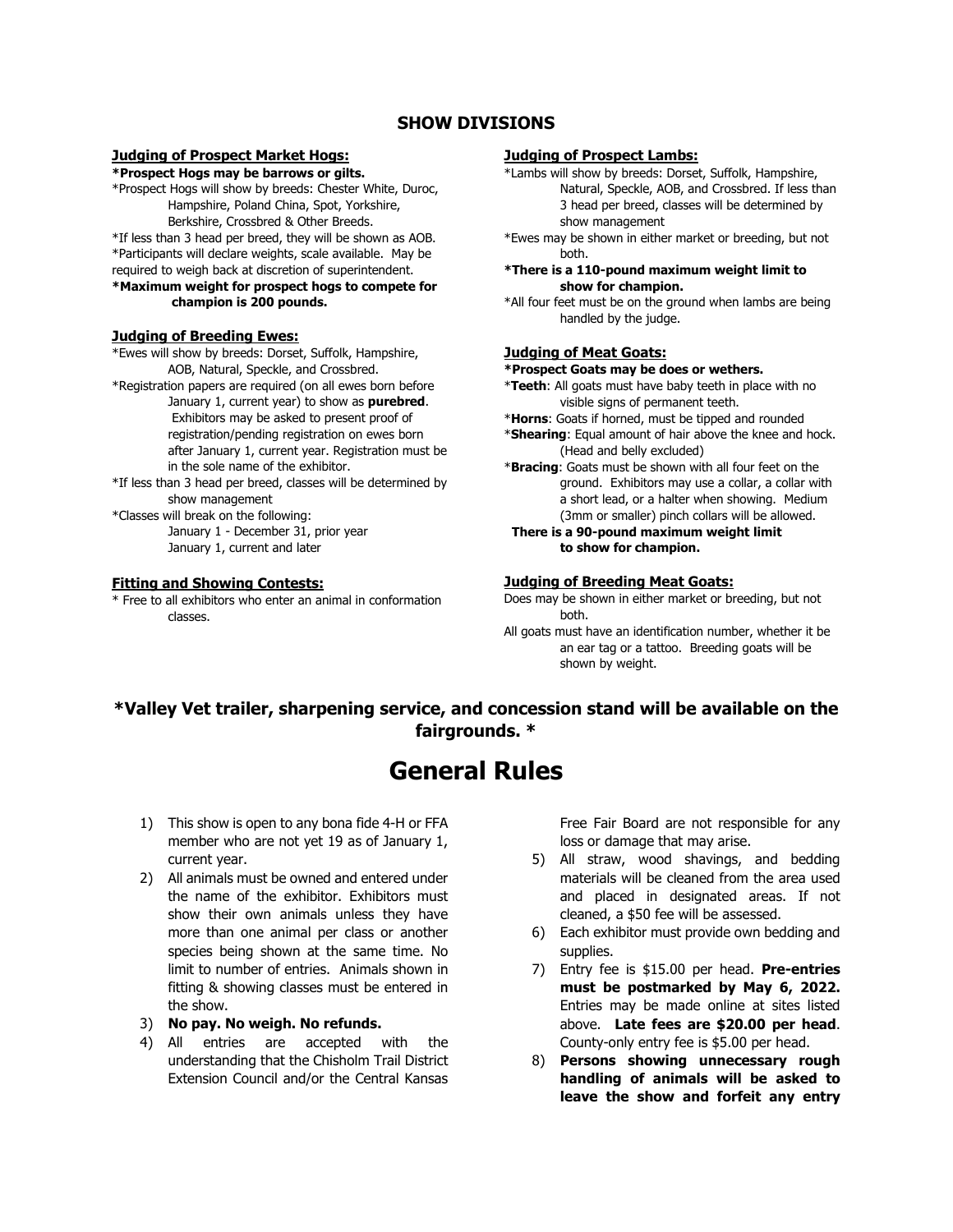**money and prizes. All four feet of the animal must be on the ground when being handled by the judge.** 

- 9) No entries will be accepted after the completion of weighing/check-in.
- 10) The show committee reserves the right to decide on any questions that are not listed in the rules.
- 11) The decision of the judge is final. **Protests for any reason must be submitted in writing and accompanied by a \$100 fee.**
- 12) All animals will be judged as show prospect (not finished) animals.
- 13) Anyone with an outstanding insufficient funds check will not be allowed to show until the debt has been paid.
- 14) All out-of-state animals must have a valid Certificate of Veterinary Inspection (CVI). All animals must have an official ID, and ID must be individually listed on the accompanying CVI. **All sheep and goats are required to have a scrapies tag.**
- 15) Any rules or announcements at show will supersede these rules.
- 16) **Grooming: All animals must be shorn prior to arrival. Violators will be**

**disqualified.** Touchup clipping is allowed. No artificial coloring, paints, or powders will be permitted. All market lambs and commercial ewes must be "slick shorn," above the knee and hock joints, including the head, before arrival on the grounds. A maximum of 0.2 (two tenths) inch of wool is permitted.

- 17) 4-H/FFA members are subject to the code of conduct agreements of their respective organizations. Smoking and alcohol are prohibited on the fairgrounds.
- 18) **All animals must be inspected before unloading for existing signs of club lamb fungus, sore mouth, ringworm, and general health before entering scale area.** Any animal determined to be infectious will not be allowed to enter. Show committee shall have the authority to disqualify other animals that have been in contact with an infected animal.
- 19) Swine exhibitors should educate themselves on the risks of Porcine Epidemic Diarrhea Virus (PEDV) as communicable diseases are always a biosecurity concern. Exhibitors show at their own risk.

## **Show Schedule**

7:30 A.M. – 8:30 A.M. – **Swine Check-in** (declare weights) 9:00 A.M. -**Swine Show** Swine Showmanship (Senior - 14 & up, Intermediate - 10-13, Junior - 7- 9) Swine Show 9:00-10:00 A.M.-**Meat Goat Check in** 10:00-11:00 A.M.-**Sheep Check in**  11:00 A.M. or 30 minutes following swine show – **Meat Goat Show** Breeding Does Goat Showmanship (Senior - 14 & up, Intermediate - 10-13, Junior - 7- 9) Prospect Meat Goats 1:00 P.M. or 30 minutes following goat show-**Sheep Show** Breeding Ewes Sheep Showmanship (Senior - 14 & up, Intermediate - 10-13, Junior - 7- 9 Prospect Market Lambs Sanctioned by Beyond the Ring Junior Livestock Association